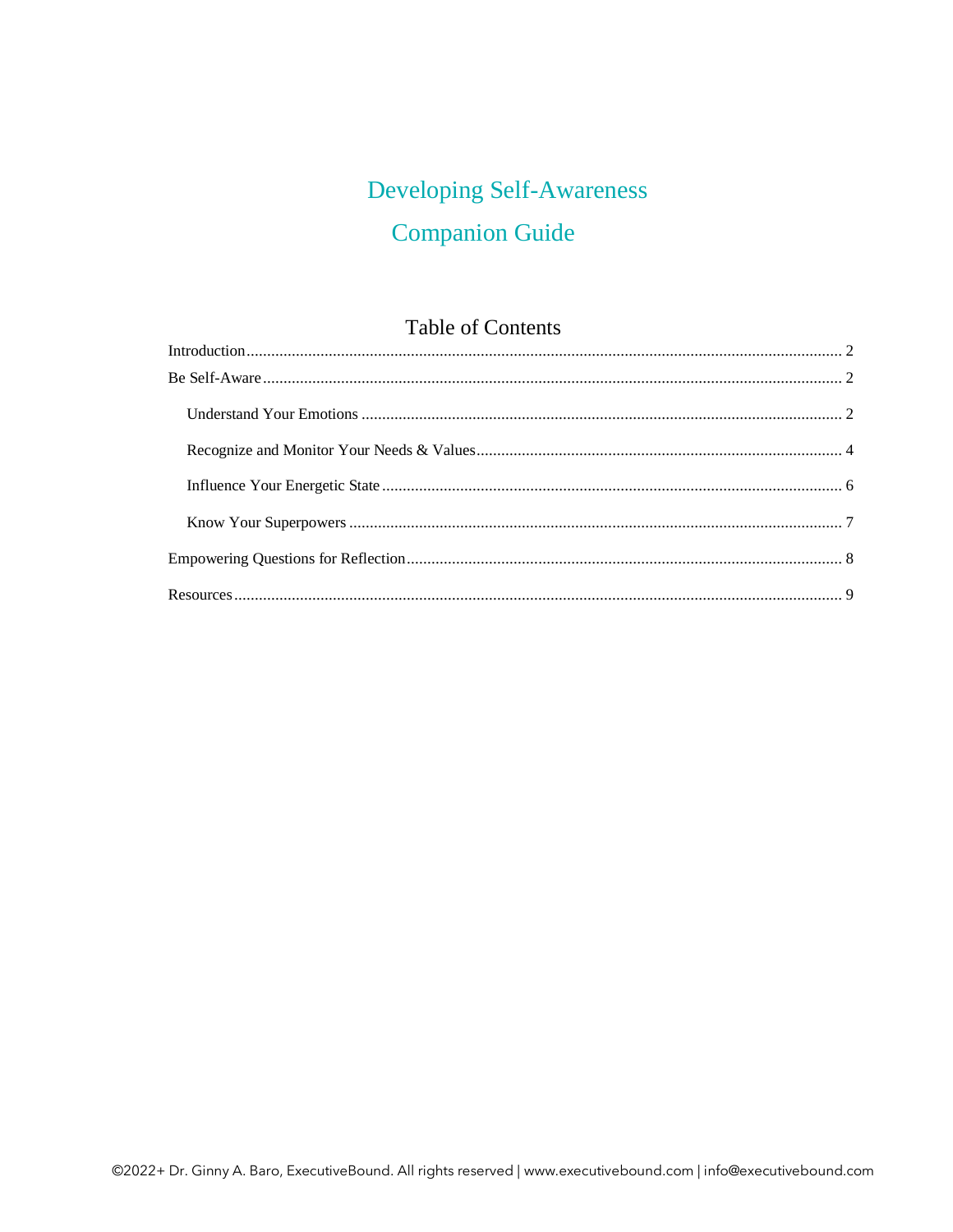## <span id="page-1-0"></span>**Introduction**

A criteria for powerfully leading others is learning how to lead yourself first. It all begins with you. And you can only direct yourself if you know who you are, what you are capable of, and what you desire. Self-leadership relies on your self-awareness and self-management to guide your beliefs, emotions, and behaviors in the pursuit of your worthy ideals.

Self-leadership hinges on our understanding and self-awareness of our Self as the "Orchestra Director" of our internal orchestra and its instruments, that is, our various parts. When healthy and accessible to us, our highest Self directs the other parts within us to rise and serve us, or to pipe down as the case may be, and to support us in pursuing our desires and goals.

In my #1 bestselling book, *Healing Leadership,* Section 1: "The Secrets to Healing Leadership," chapters 1 through 11 are all about you—eleven intro chapters exploring your selfawareness, what it means to work and live purposefully, recommending best practices and highperformance habits to improve your Self-leadership and ability to manage your emotions, raise your energy, and boost your creativity and productivity.

## <span id="page-1-1"></span>**Be Self-Aware**

You've probably heard the expression, "The first step to solving a problem is recognizing it." Selfawareness is being aware of your emotions, monitoring your needs, understanding your values, managing your energy and strengths, leveraging these strengths in your roles, and monitoring and acknowledging them in others. This text will support you in learning how to build a robust foundation for becoming a self-aware leader.

Being a self-aware leader implies that we are cognizant of how our behaviors, words, and attitudes impact those around us. *Self-awareness* is one of the four components of *emotional intelligence* (Bradberry & Greaves, 2009). The other three components are *self-management*, *social awareness*, and *relationship management*.

#### <span id="page-1-2"></span>*Understand Your Emotions*

Part of self-awareness is sensing, pinpointing, and understanding the emotions you are feeling. This is important because once you notice your emotions, you can then guide how you respond to them—easier said than done you say? One model I've found useful in understanding the range of human emotions is the *Emotional Guidance Scale* by Abraham and Esther Hicks. In the *Emotional Guidance Scale*, they identify a range of twenty-two commonly felt emotions, including seven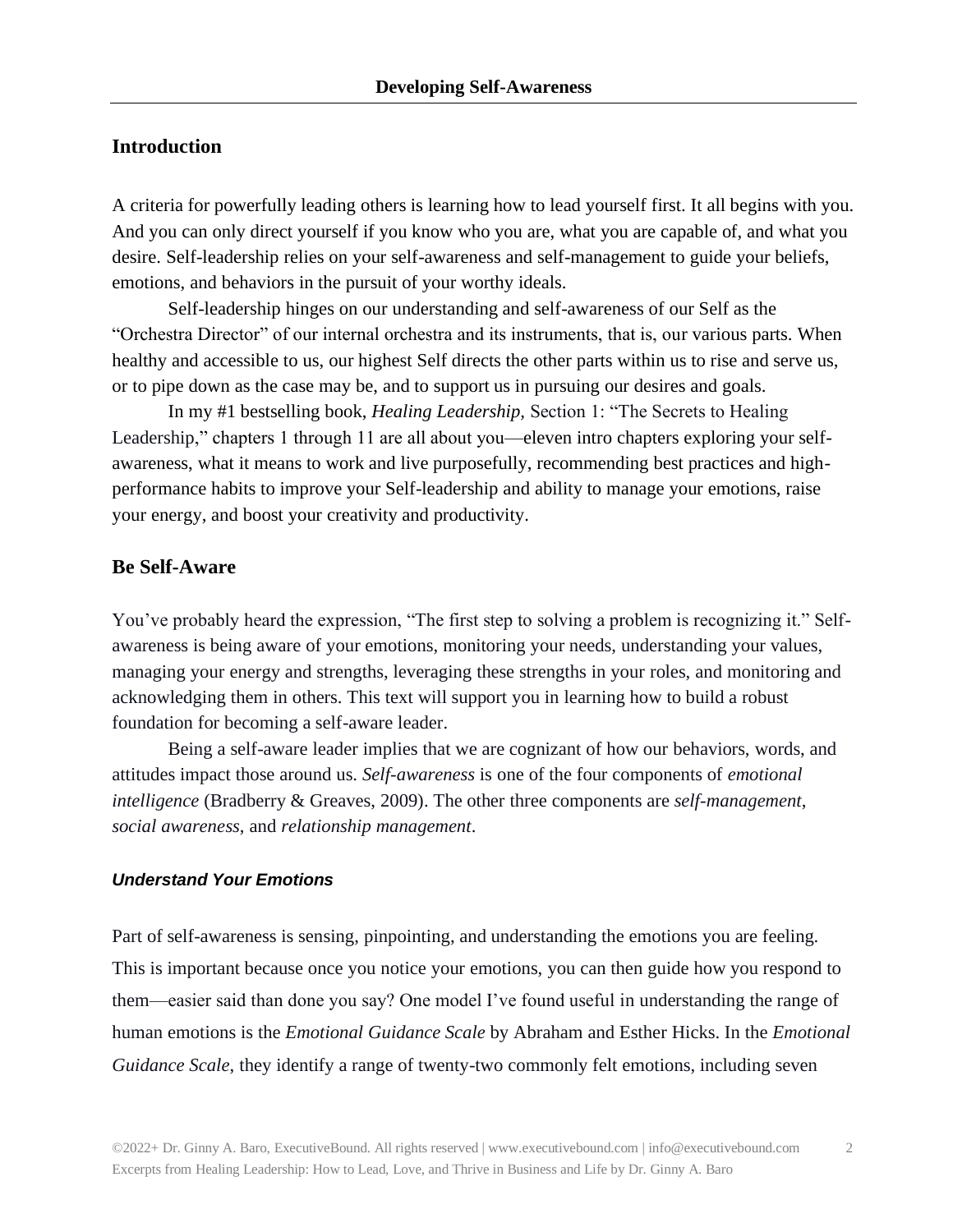groups of positive emotions in the upward spiral and fifteen groups of negative emotions in the downward spiral. (Please Google the *Emotional Guidance Scale* to view the diagram.)

*Self-management* is another component of emotional intelligence. The key is acquiring the ability to locate your leading emotions and using emotional fitness tools to help you move up the scale to feel a more positive state to operate from. The benefit is that you will be more *responseable* and constructive in how you interact, instead of blowing up and lashing out at the people around you or making poor, critical decisions when you are in a negative emotional state. In the *Emotional Guidance Scale*, the #1 positive emotions group includes joy, knowledge, empowerment, freedom, love, and appreciation. The lowest negative emotions group, #22, encompasses fear, grief, depression, powerlessness, and victimhood. The common emotions you and others variously feel lean toward the middle and lower end of the negative emotion spectrum: #11 overwhelm, #12 disappointment, #13 doubt, #14 worry, #15 blame, #16 discouragement, #17 anger, and #18 revenge. To move up from #18 revenge to a more positive emotion—even within the negative emotions group, for example, to #13 doubt—requires *self-management*.

*The most significant takeaway from this discussion is how important it is to understand and tap into your emotions, whatever they might be*. After you get a hold of where you are emotionally, the next step is to self-manage those emotions. What I've described is one way to accomplish precisely that.

The last two components of emotional intelligence are *social awareness* and *relationship management*—noticing emotions in other people and using your self-awareness, self-management, and social awareness to build healthy, collaborative relationships. As a socially aware leader in a business setting, you can sense the vibe or energy in the room—when the team is excited, concerned, or a team member seems sad or upset. Leveraging your social awareness, you're able to observe people's emotions based on their behaviors, physical demeanor, body language, expressions, and tones of voice, to name a few. If they're yelling, they may be angry. If they are crying, they're obviously upset, sad, or grieving. At that point, validate what you notice, show empathy, and listen to their concerns in a way that cultivates relationships and addresses the issues at hand.

Why are we bringing up emotions and being self-aware? If we don't acknowledge when we feel a certain way, it will be challenging to recognize when other people are in distress and to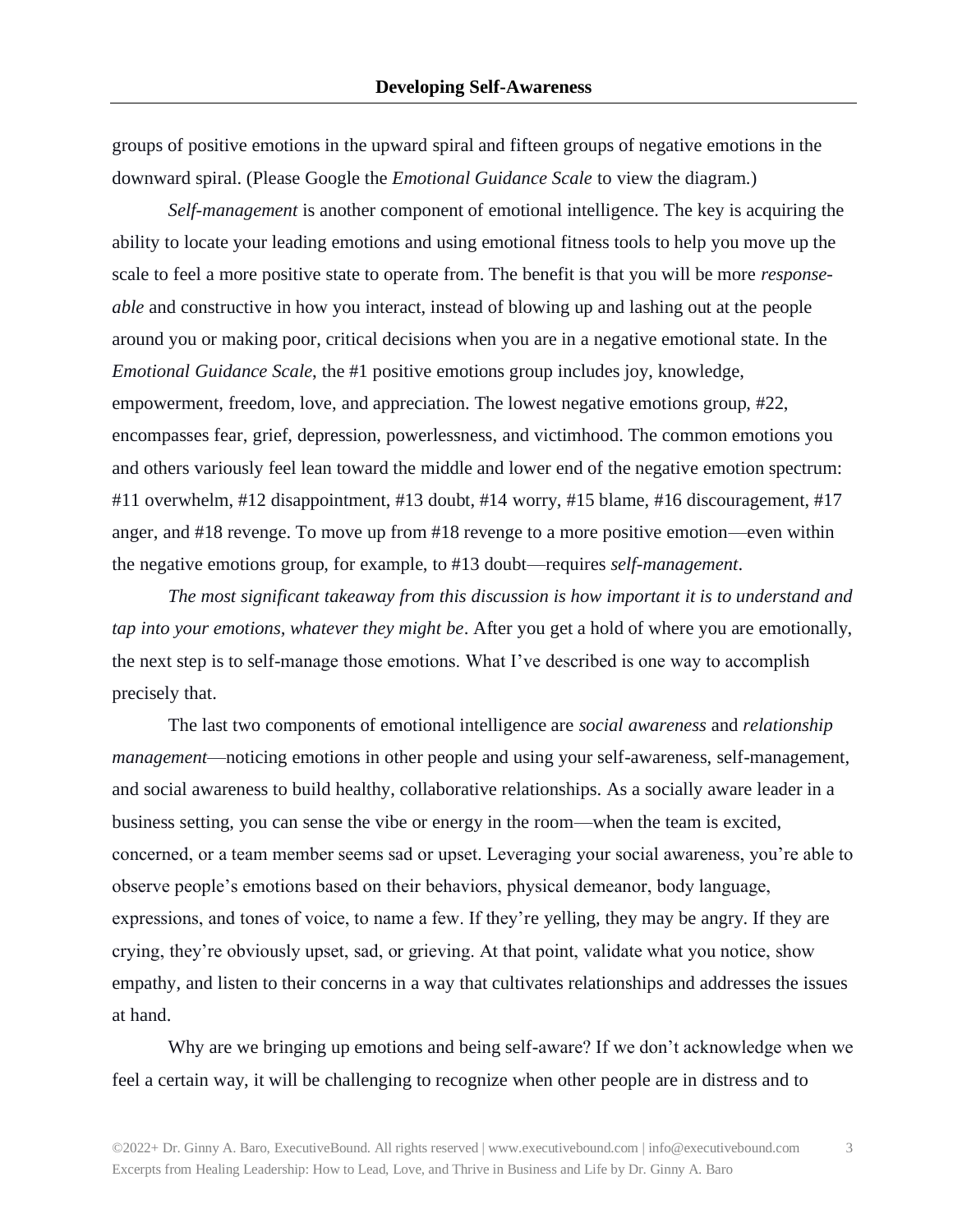support them. And if we tend to shove our emotions down to our feet, then we'll be likely to misjudge others who are more attuned and open to expressing their feelings, even in the workplace. Typically, our work environment isn't welcoming of employees displaying emotions. But these emotions have a source; there are bona fide reasons why people cry or display anger at the office. As an emotionally intelligent—self-aware—leader, you must be well equipped to manage and inspire different types of people; you must create an environment at the workplace that doesn't judge people for showing emotions at work. To show up fully, healing leadership requires us to embrace the full spectrum of emotions in ourselves and others, self-manage our emotions, and help our teams self-manage their emotions without losing control of ourselves and becoming disempowered by the feelings. As you notice emotions in others through your social awareness, you will become a more empathetic and influential leader; you will get to the source of the issue and strive to heal it versus ignoring the issue and letting a bad situation fester.

#### <span id="page-3-0"></span>*Recognize and Monitor Your Needs & Values*

Another aspect of being a self-aware leader is recognizing and monitoring your *needs*. According to Tony Robbins, there are six universal human needs, which I covered in *Fearless Women at Work* and teach to my clients. I believe it's worth reiterating them here in the context of this conversation. Before I highlight them, know that we all have these needs—every one of us; the difference is in the intensity and level that we experience them.

The first need is the need for *certainty*, which includes the need for safety, having a roof over your head, a steady floor under your feet, food to eat, a job, and so on. While certainty is essential for many of us to function productively, we also require *uncertainty*, which refers to variety, diversity, adventure, breaking the routine, spicing things up. We also need *significance*, to feel that we are important and matter to someone or something. As gregarious beings, we also need *love/connection*, a sense of belonging, and if we can't have love, we will settle for connection. The last two needs are *growth* and *contribution*—the need to learn, expand, make progress, be of service, help others outside of yourself, or a social cause.

Typically, two of the six universal human needs are your *primary needs—*these are your main drivers and an invisible force directing your behavior. Before I launched my business, I assessed my human needs through this lens and discovered that my primary human needs at the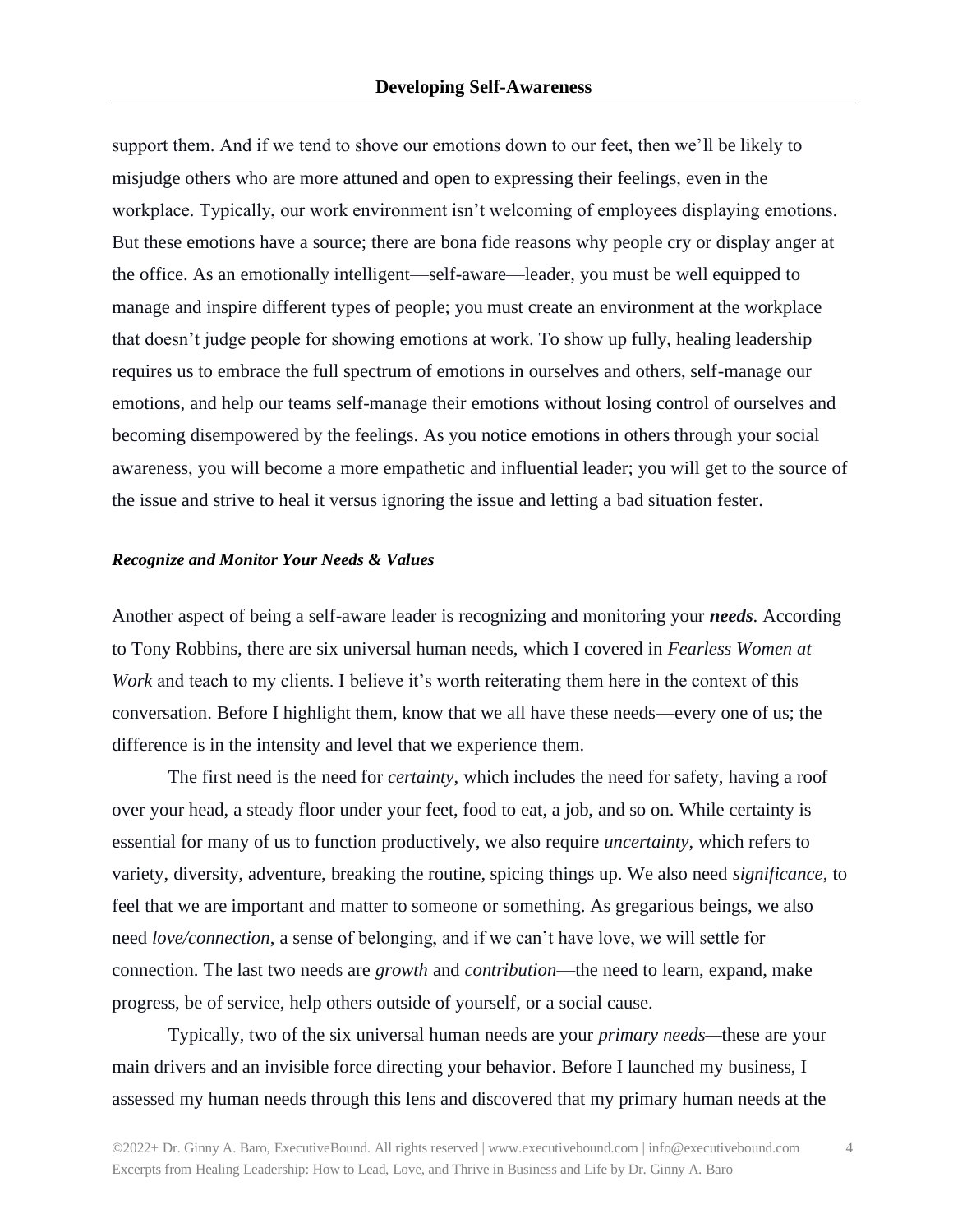time were certainty and growth. However, these needs seem to be at odds with each other. On the one hand, the potential for personal and professional development in a business of my own seemed extremely exciting and exhilarating. There was also some level of uncertainty in that, which I enjoyed. On the other hand, an intense need for certainty, a steady paycheck, and financial wellbeing paralyzed me when I thought about trading the relatively stable corporate track I had known as an adult in a professional career to venturing out on my own to run a business from scratch. While reconciling the levels of these conflicting needs (high certainty versus high growth), I realized that I had no chance to pursue my dreams and experience the growth and impact that I craved during this stage in my life unless I lowered my need for certainty.

These insights led me to prepare financially and transition out of the corporate world in a way that supported my need for certainty. Subsequently, I focused on saving even more, consolidating and eliminating expenses, and redesigning my lifestyle to align with my new goals. Being a self-aware leader enables you to understand your needs in different situations. Our needs may vary depending on what we're facing personally and professionally at a given time. And if we're able to notice our needs, we can articulate them and influence our outcomes.

In parallel, like a compass, our *values* guide what we believe, think, say, or do. Another quality of self-awareness is understanding what you value, what matters to you as a leader in your life. Personal freedom, family, gratitude, faith, kindness, communication, integrity, loyalty, contributing, wellness, love of career, and fun are at the top of my list.

Similar to honing in on your emotions, strengthening your understanding of the six human needs and getting clear on your values can result in advancing your relationships by monitoring the needs and values of your team, colleagues, partners, clients, and stakeholders across the organization and externally but within your sphere of influence, including your household and loved ones. It has been beneficial for my clients and my personal life to integrate the human needs and values perspectives into my leadership roles, especially when handling interpersonal conflicts. During discord, we often fail to reflect on what others also need and value. And sometimes, we obsess on satiating our individual needs and values, discounting or neglecting the needs and values of the other party. Our behaviors speak for themselves. The self-aware leader can leverage this empowering tool, seek to name and validate the needs and values of those involved, and then respond with kindness to resolve or alleviate the conflict and move forward positively.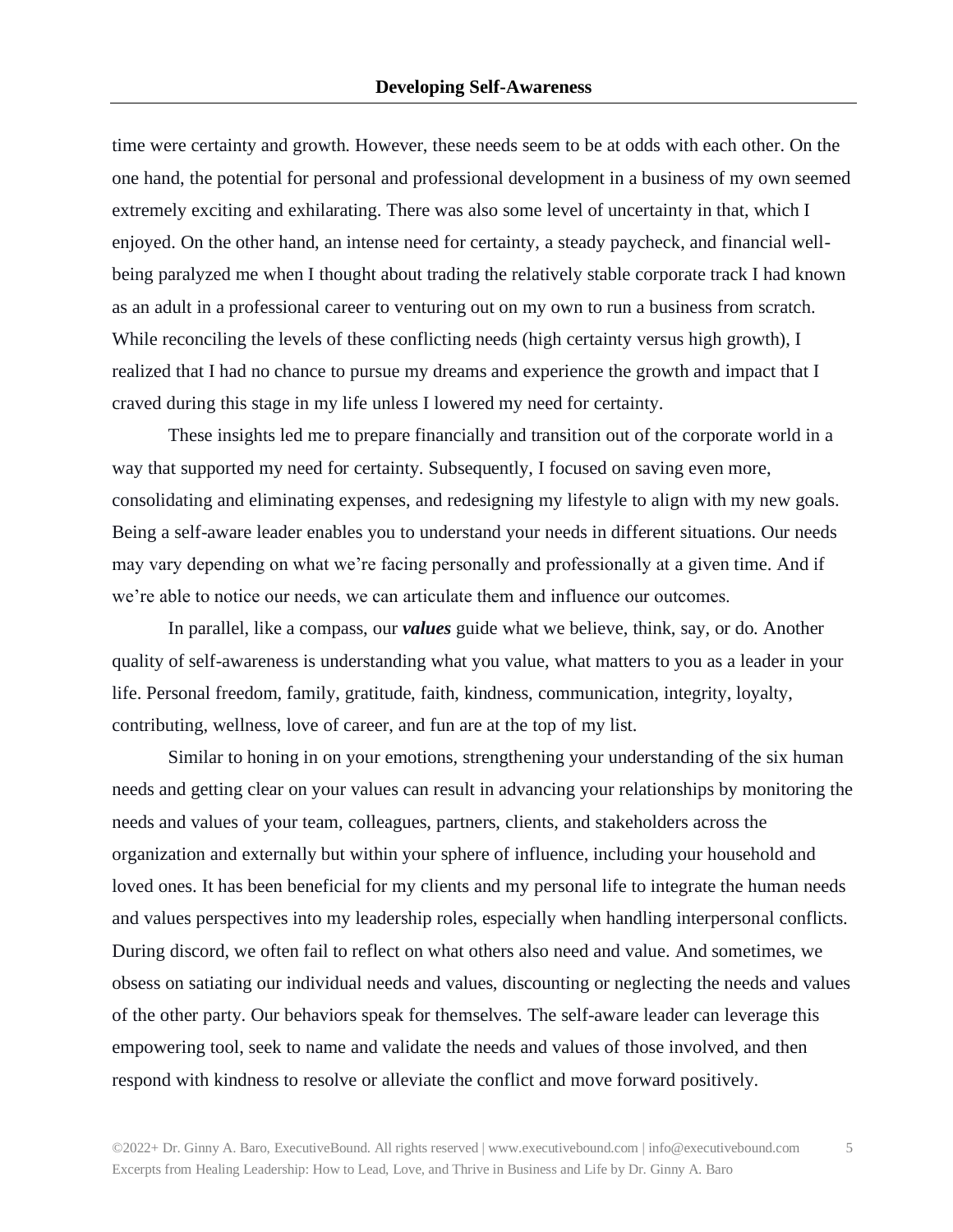#### <span id="page-5-0"></span>*Influence Your Energetic State*

I would like to address another feature of your self-awareness, your *energy*. When I was getting divorced back in 2009, seeking answers, healing physically and emotionally, I began to dabble into the field of energy healing and energy medicine. Learning from mentors—including Donna Eden, Barbara Brennan, Tony Robbins, and Sensei Victoria Whitfield—and as a student of energy, I am now more self-aware about how I can positively impact my energetic state. And I'm aware of the power that we each possess to direct our thoughts and energy flow to generate the emotions we desire daily. I learned that unless I first understood how my own energy worked, I couldn't grasp what would cause me to feel excited and joyful one day and unmotivated and low energy the next.

What I continue to learn and fine-tune through daily practice is to put myself in the energetic state that supports my activities throughout the day. One strategy is to focus my thoughts on what I desire, not what I fear, and call out the emotions that naturally help me achieve my goals. What were foreign concepts to me growing up are now a source for managing my mental and physical wellness on a daily basis. Members of the [www.ExecutiveBound.com](http://www.executivebound.com/) community and visitors can download a daily practice tool and ten empowering emotions directly from our home page. This tool guides you through creating the emotional state that will automatically drive the behaviors you determine will support your success and well-being. This tool is powerful.

As a leader, having self-awareness about your energy level is a tool in your tool belt. Use it to heal how you're showing up in your roles. Get clear on what raises your energy, what lowers it, and how to shift from a low-energetic vibration to a higher one. Engage in gratitude and activities that you enjoy and find delightful. We emanate energy and resonate or clash with it within our environments.

On a business retreat with Sensei Victoria in September of 2020, I learned that "energy work is a source of personal independence." The more you know about regulating your energy, the more influential you become for yourself and others. The level of energy you bring into a space influences that space. You can become a part of the flow versus operating apart from the natural flow of the room. Once we awaken to the fact that we influence others using our energy, we'll be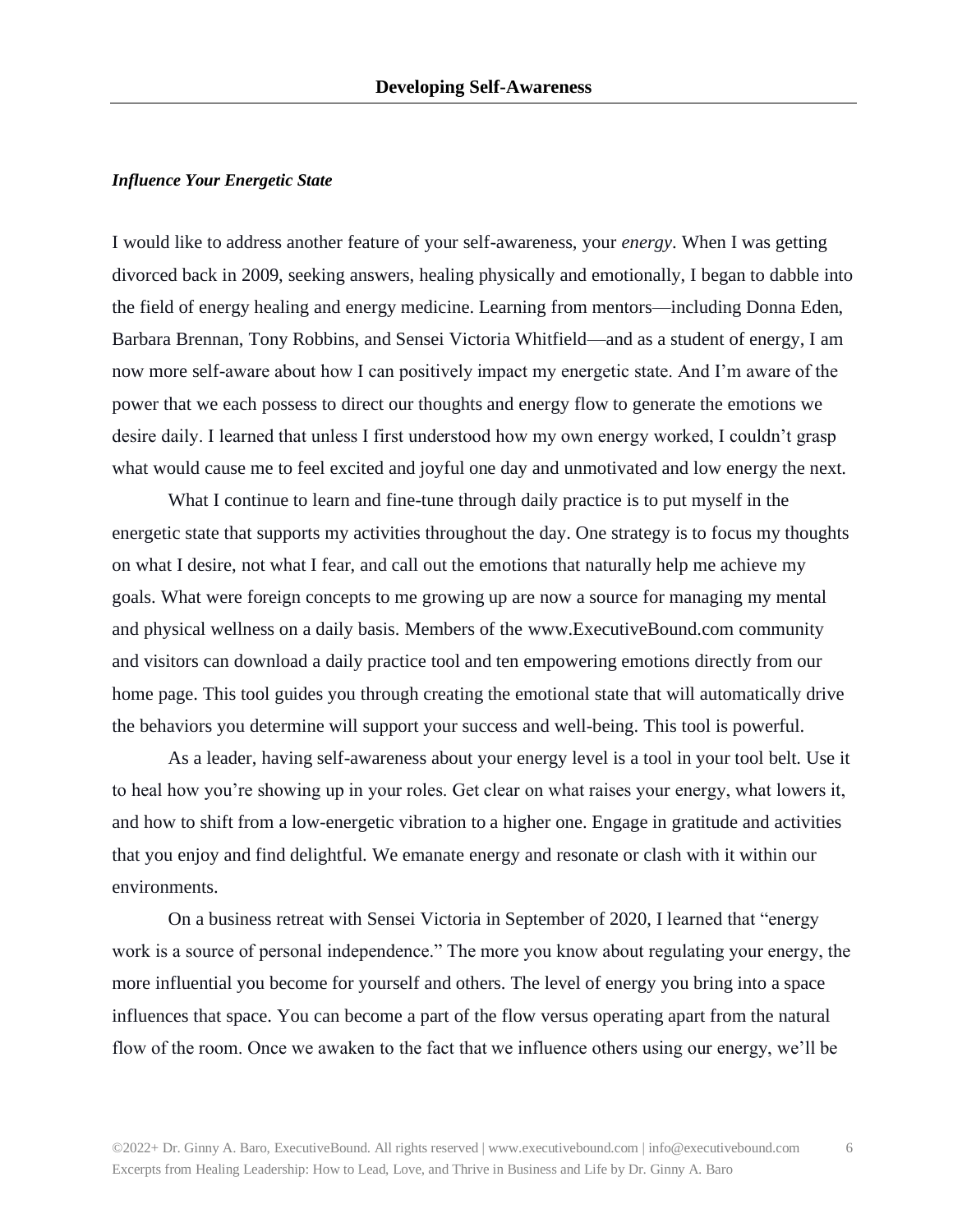ready to claim it. With our energy, we positively influence the physical or virtual spaces we enter, and therein lies our power to contribute, influence, and impact the places we frequent.

And so, this is how energy works: Whatever state you are in, you put yourself there. What does this mean to you? Notice your patterns—the emotional state you most frequently experience on an average day. Suppose you've gotten accustomed to showing up with low energy and a feeling of overwhelm or worry. In this case, you can begin to shift into a more empowering, energetic state by using the tactics laid out in this text. Practice will help you alter this old pattern if it no longer serves you. You possess the ability to create your emotional state. To make any upgrades or shifts from old habits requires boosting your self-awareness first.

I encourage you to begin practicing these concepts while engaging in your personal development. Notice your emotions as you go through your day.

#### <span id="page-6-0"></span>*Know Your Superpowers*

How do you build your self-confidence? Get crystal clear on your areas of strength and leverage them every day as much as you can. Another characteristic of being a self-aware leader is knowing your areas of strength, or *superpowers*, that is, understanding the qualities and capabilities you possess that you can offer to serve the people around you. Your strengths are the skills you are great at, the abilities you can naturally use or have learned to use over the years. Self-awareness itself is an area of strength, for example, knowing when you have reached the end of your skill set so that you can ask for support or learn something new.

We have a wide range of strengths in our area of expertise, whether finance, operations, compliance, legal, technology, education, and the sciences. Your areas of strength are at the core of your personal brand. In a nutshell, your *personal brand* is what people say about you when you leave the room or how people who know you describe you to their colleagues and friends. If you were to ask someone, "Who could I talk to about marketing for my small business?" And the person says, "You should talk to Ginny about that," that is part of your personal brand—people relate to you as an expert in a particular area. Unfortunately, if you have a reputation of *not being* self-aware or clueless, that's also part of your brand. When you know your areas of strength and you're able to articulate them as well as own them and live them consciously, others around you can count on that and recommend you to others who may need your expertise in that area.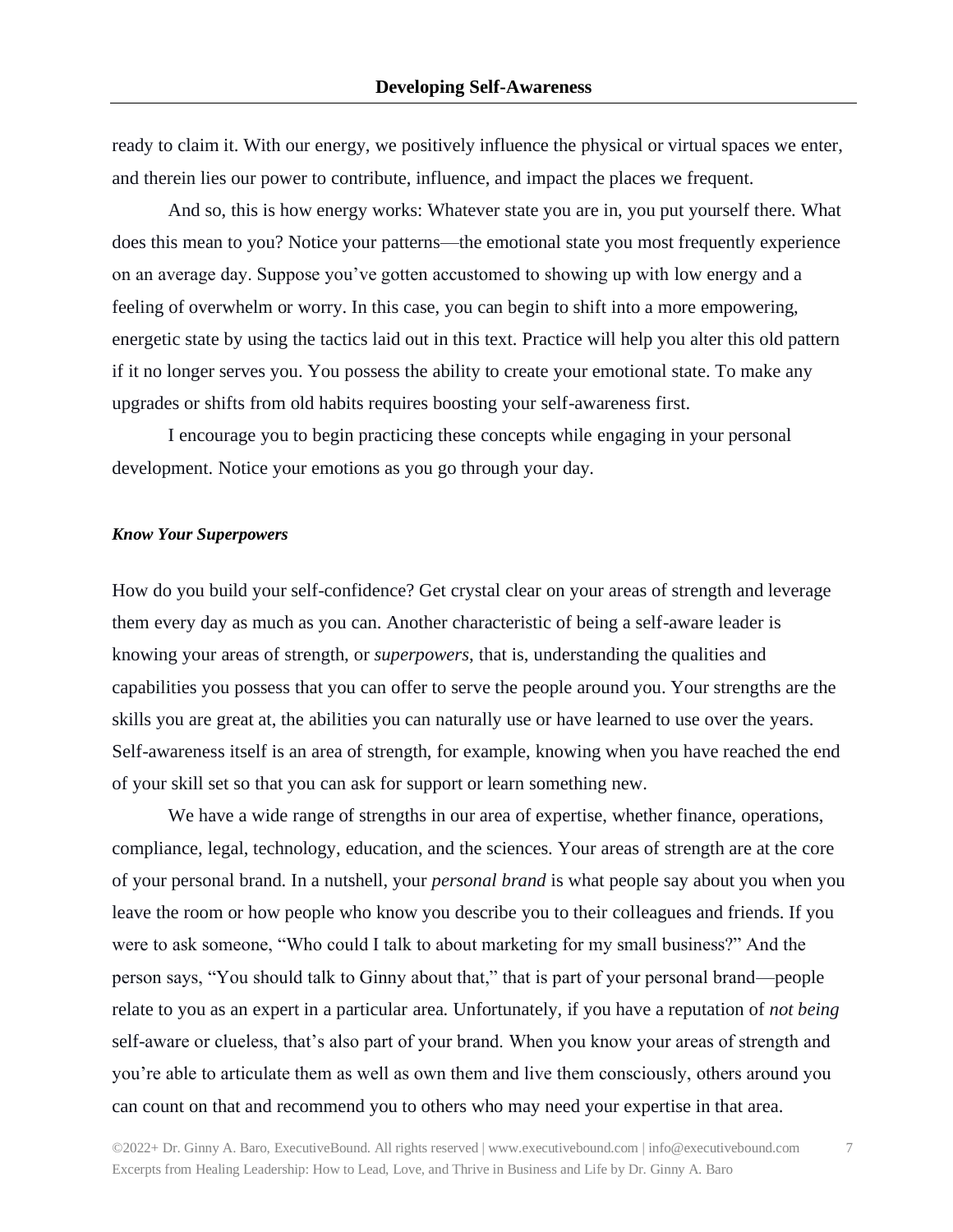As you may have heard, when you overuse your strengths, they can become a weakness. Therefore, being aware of where and when you are overexerting your strengths and the need to pull back are also essential. For example, as a coach, I've trained extensively to help my clients embrace their *limiting beliefs*, or "shadows," as we call them in the profession. These "limitations" are self-imposed hurdles or challenges that seem real to us until we dismantle them. While coaching, if I overuse this pathway, I may be missing out on using other techniques to help my clients move forward, for example, expanding their perspective, experiencing the moment, envisioning the future, and so on.

What are some of your top strengths and areas of expertise? Become self-aware about those because knowing them will allow you to bring them forward whenever you need to. Raise your hand and engage when the opportunity to use your strengths presents itself. Just as valuable for you and your organization is also knowing when to keep your hand down. If you realize that your expertise is not aligned with a new initiative or opportunity or that you get drained by the core work required, that is an excellent time to bow out.

As we discussed, noticing your emotions, managing them, being *response-able* by responding constructively; and acknowledging your needs, values, energy, strengths, and opportunities to contribute or grow will enhance how you monitor them in other people more effectively. These tools will help you make better decisions on your behalf and on the behalf of the people who rely on your leadership. As you hone your self-awareness, self-management, social awareness, and relationship management skills and apply them to your work teams and use them to enhance all your relationships, you can support yourself and others at a whole new level.

## <span id="page-7-0"></span>**Empowering Questions for Reflection**

- 1. Whatever state you are in, you put yourself there. What does this mean to you?
- 2. What needs are you looking to meet?
- 3. What values support your efforts?
- 4. What is your energetic state or level on a typical day?
- 5. How do you build your self-confidence?
- 6. What are some of your top strengths and areas of expertise?